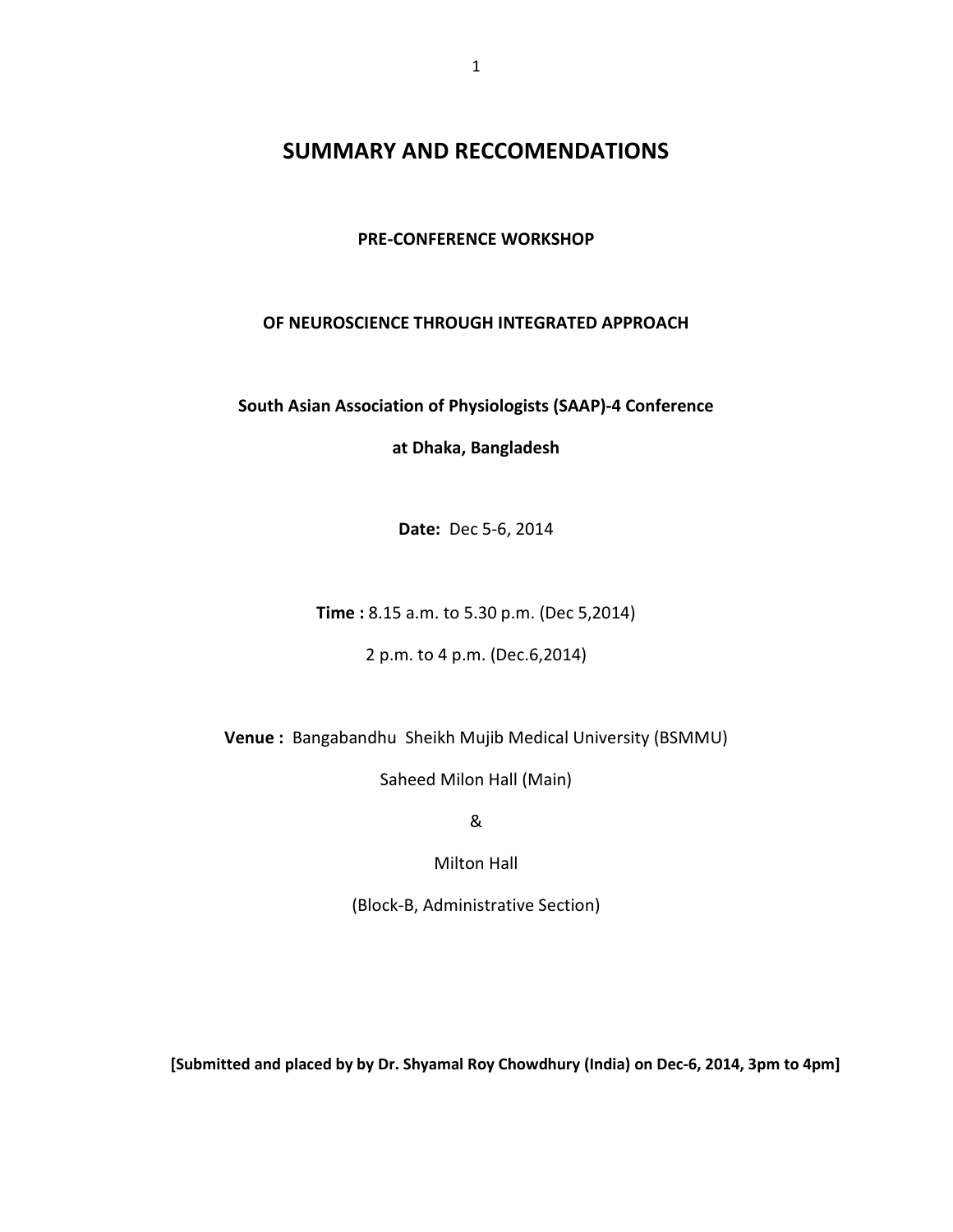# **SUMMARY**

# **A) Preconference Workshop -- Inauguration (Day 1, Dec 5, 2014)**

#### **The following dignitaries were on the dias**

1) Prof. Noorjahan Begum, Chairperson, Organising Committee, SAAP 4

2) Prof. Sharaine Fernando, President, SAAP

3) Prof. Robert G. Carroll, Member, Education Committee, IUPS

4) Prof. Arif Siddiqui, Chairperson, Pre-Conference Workshop, Organizing Committee, SAAP 4

**Moderators** - Dr.Taskina Ali, Prof. Shamin A.K. Chowdhury

**1. Prof. Noorjahan Begum, Chairperson, Organizing Committee,** delivered the welcome address. At the outset she expressed a hearty welcome to all the participants of the workshop/ distinguished speakers/delegates and the distinguished audience.

 She appreciated the endeavour of Prof. Arif Siddiqui, Secretary General, SAAP, for arranging funds/ support from International Organizations like IUPS, IBRO, American Physiological Society. She also thanked all who have extended their hands for organizing SAAP 4 in Dhaka, Bangladesh. She expressed that in spite of many constraints, the members of the Organizing Committee, SAAP 4 and the members of BSP have tried their best to make necessary arrangements for making the conference a success. She hoped that the outcome of the Conference along with Pre-Conference Workshop will enrich the young Physiologists/Researchers to develop quality research.

She again welcomed all the participants of the workshop.

**2. Prof. Sharaine Fernando, President, SAAP, Sri Lanka**, delivered the Presidential address. She opined that neuroscience has formed a very significant part for medical/ paramedical/ other areas. She hoped that the participants will get new knowledge in teaching and research in South Asia, Asian Pacific region of the world.

She wished every success of this workshop.

**3. Prof. Robert Carroll, member, Education Committee, IUPS,** thanked the organizers for organizing the workshop. He also wished a success of the workshop.

**4. Prof. Arif Siddiqui, Secretary-General, SAAP,** presented the overview of workshop through through powerpoint slides. He expressed the objectives of the workshop. He also expressed that he is highly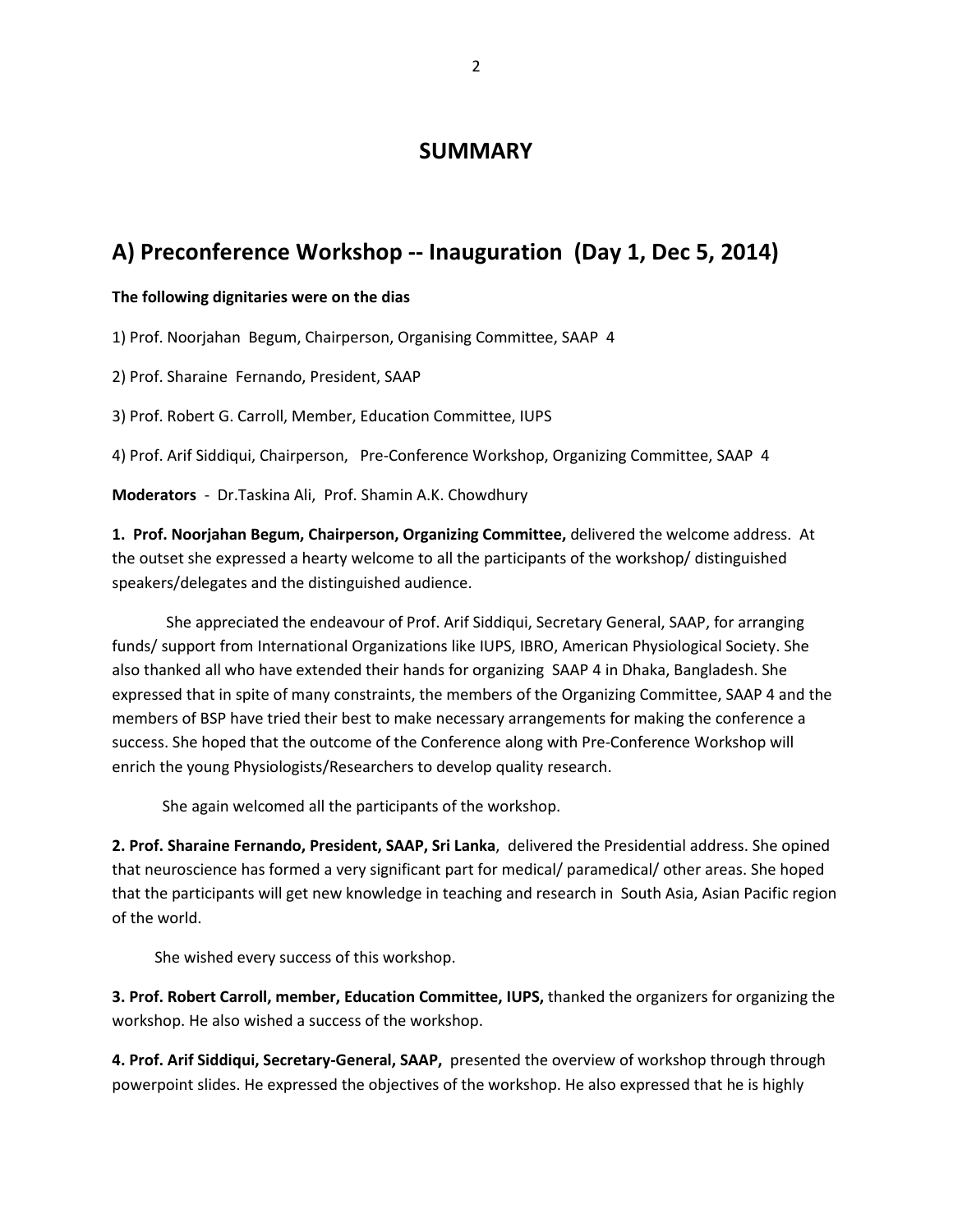indebted to Prof. Robert G.Carroll for his sincere co operation in organizing the workshop. He also extended sincere thanks for General Support from IBRO, IUPS and APS.

He thanked the organizing secretary and members of the organizing committee, SAAP 4.

# **i) Aims and Objectives of Workshop**

The workshop is aimed to define the difficulties encountered in teaching neuroscience. It is aimed to bring together the views of notable experts from diverse backgrounds and highlight the problems faced for neuroscience teaching in South Asian countries.

 The workshop theme " Promoting Neuroscience through Integrated Approach " is specially meant to achieve the following :

- To build scientific bond amongst the physiologists including researchers, educationists and students with interest and expertise in neuroscience.
- To develop and promote cooperation in all matters related to Physiology education and research for the advancement of neuroscience in South Asia.
- To foster exchange of information and ideas in the field of Physiology and allied sciences.
- To promote peace, harmony, amity and progress in the South Asia using SAAP platform and enhance its interaction with the world community through International Organizations like IUPS (International Union of Physiological Sciences ), IBRO (International Brain Research Organization) and other similar forums.

# **ii) Participants**

The participants registered from different countries were 154. But the participants joined were 30.

# **B) WORKSHOP SUMMARY (DAY 1, Dec 5, 2014)**

The workshop of Day 1 had 4 sessions . In the first 3 sessions the following experts from different countries delivered their valuable lectures to the participants. The 4<sup>th</sup> session was Demonstration session.

# **1 st Session: (8.45 a.m. to 10.25 a.m.)**

Chairperson : Prof. Robert G. Carroll (USA)

Co-Chairperson: Prof. Jafri M. Abdulla (Malayasia)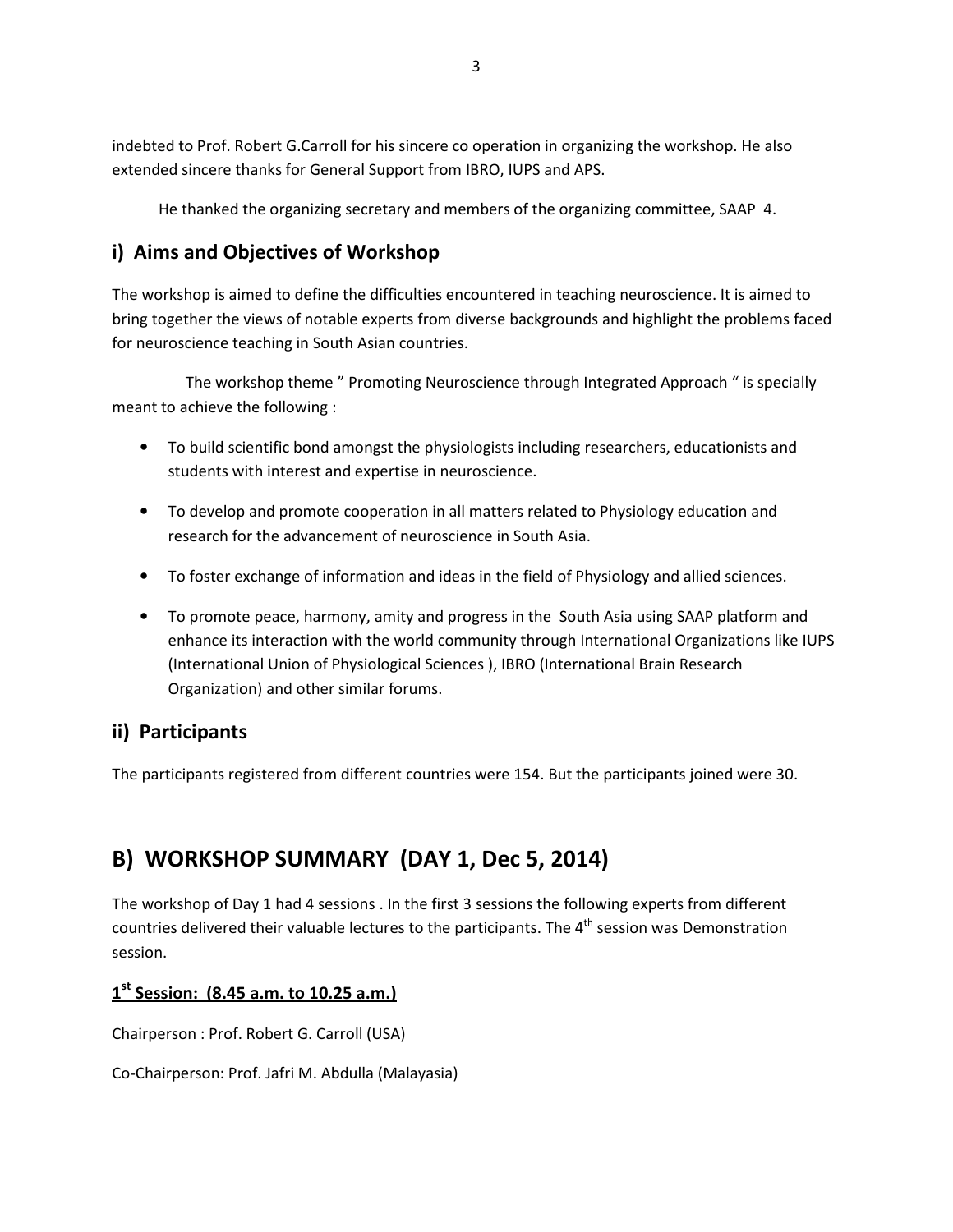The Speakers: 1) Prof. Saeed Semnanian (Iran)

2) Prof. Vajira Weerasinghe (Sri Lanka)

3) Prof. K.K. Deepak (India)

4) Prof. H.R. Ahmad (Pakistan)

### **1) Prof. Saeed Semnanian (Iran)**

 The topic of his lecture was **"Promoting Neuroscience in South Asia"**. He opined that in order to promote neuroscience in South Asia , first and foremost we have to have a clear understanding of the present situation in this field in the countries of South Asia. We have to know the expertise and educational status of Faculty members, position of updated research equipments, position of budget of the Research Institutes for purchasing new equipments, availability of funds/ financial grants in Universities/eagerness of the students for undertaking research in neuroscience etc.

 He expressed that after ascertaining the specific problems, necessary steps may be taken for solutions of the problems.

He also suggested some steps for the purpose of promoting neuroscience. These are as follows:

- i) To encourage neuroscientists to do short-time sabbaticals.
- ii) To provide guest lectures and seminars in different areas of expertise.
- iii) To initiate collaborative research projects among interested faculty members.

iv) To procure functioning research equipments, which are no longer in use in well equipped laboratories of the world, through donations.

v) To establish distant learning centres, where on-line lectures or research classes be made available through telecommunication.

- vi) To organize neuroscience courses at local universities.
- vii) To establish permanent research facilities at local universities
- viii) To establish a National Neuroscience Society, Organization or Centre.
- ix) To promote international collaboration in neuroscience research.

#### **2) Prof. Vajira Weerasinghe (Sri Lanka)**

The topic of his deliberation was "**Neurophysiological assessment of NMJ and the effect of toxins/poisons"**. He discussed about the therapeutic effects of botulinum toxin for many neurological disorders such as hemifacial spasms, blepharospasms, cervical dystonia, writer's cramps, cerebral palsy,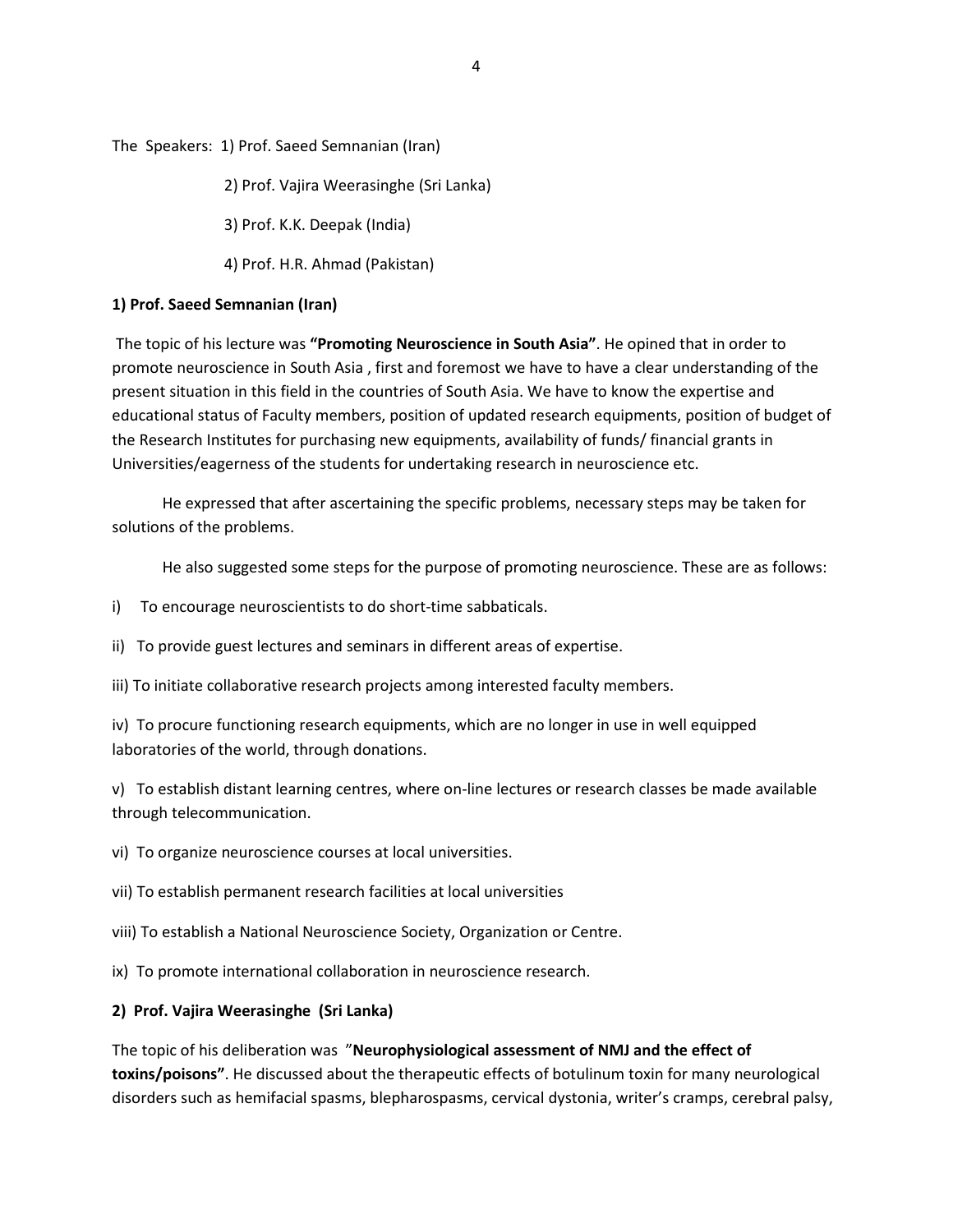stroke, spasticity, neuralgia, hyperhidrosio and several movement disorders. He also informed that organophosphates are neuromuscular junction toxins known to act post-synaptically.

 He expressed that snake venom may cause pre-synaptic or post-synaptic neuromuscular junction block. He studied the effect of krait envenoming on the nervous system. He also informed that percent studies on the venom of humped nose viper, a non-venomous snake, have suggested that its venom has a significant clinical toxicity. He concluded that useful information about neuromuscular junction(NMJ) could be obtained by electro-physiological methods and many toxins and poisons act on the neuromuscular junction. These studies have significant and therapeutic benefit.

### **3) Prof. K. K. Deepak (India)**

The topic of his lecture was "**Autonomic Neuroscience : The key integrator for Medical sciences"**. He informed that the Automatic Nervous System (ANS) influences the functioning of almost all organs through direct innervations and/or through influencing vasculature. He also informed that they have established the first Autonomic Function Testing (AFT) laboratory in the Dept. of Physiology, AIIMS, in India. In the AFT laboratory, equal emphasis is given to basic research, applied research and to provide routine testing facility to the patients of AIIMS, which is a tertiary patient care premiere Institute in the country. Uptil now automatic function has been studied in more than 30 disorders involving automatic nervous system such as degenerative neurological disorders, diabetes mellitus, chronic renal failure, epilepsy, childhood anxiety disorder, irritable bowel syndrome, rheumatrel arthritis etc. He informed that they have studied several physiological effects on autonomic function such as effect of physical exercise and training, sympathetic-parasympathetic interaction, effect of graded head-up tilt, effect of graded efforts during valsalva maneuver, effect of lower body negative pressure etc.

He concluded that the automatic function investigation is serving as the key integrator for medical sciences. He suggested that considering the wide applicability of autonomic neuroscience, departments of physiology at various medical Institutes/Colleges should initiate and run such laboratories like AFT laboratory.

### **4) Prof. H.R. Ahmad (Pakistan)**

### The topic of his lecture was **"Battle of Morphogens in the formation of a Forebrain: A Review".**

He informed that an abstract thinking is the ability to make generalization, draw conclusion, see pattern in things. It is the ability to have deductive and inductive reasoning. More and more research is coming out which continues to show that brain is a muscle which must be utilized to expand our cognitive abilities. The humans are unique as they possess forebrain with a specialized Pre Frontal Cortex (PFC). He expressed that PFC is able to perform dynamic complex tasks like to predict and foresee things. The cognitive neuroscience group at MIT has shown that it is the PFC which is involved in abstract thinking. Concrete thinking is the building blocks on which our abstract thinking develops. One interesting aspect is to investigate neural circuits of brain-body-axis in context of celluar, molecular and genetic changes that produce diseases such as Epilepsy, Autism, Schizophrenia, Alzheimer and traumatic brain to rob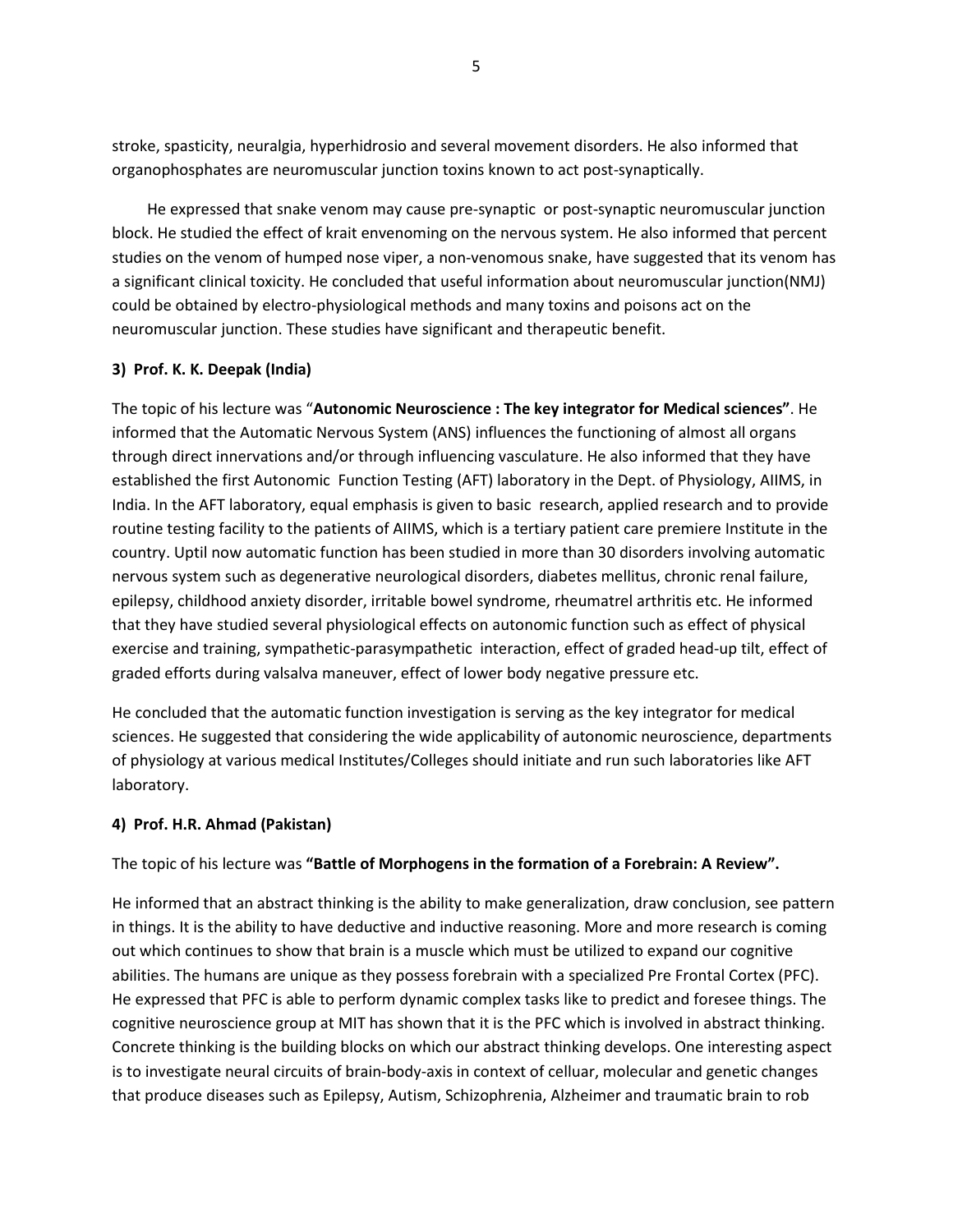individuals to off their PFC functioning and therefore abstract reasoning skills. Recent studies have shown that there is a battle between morphogens, sonic hedgehogShh and Wnt inside a vertebrate embryo to decide whether we (or frogs and/or chickens) will have a forebrain. The embryonic brain develops along a dorsal-ventral-axis using different cell types under the influence of morphogens. Wnt trickles downwards from the dorsal cell group and Shh from the ventral one. Both morphogens diffuse along the gradients in opposite like in a battle field. Shh induces a transcription factor VAX that regulates dnTcf712gene expressions with a product that blocks dorsal cell group. If Shh wins the tug of war, the forebrain will be formed. Otherwise, overactiveWnt signaling would develop a brain without a forebrain. Aforebrain is thus a gift of the victory of sonichog signaling.

 The session was very much interactive. Several questions were raised from the audience and the speakers have shared their expertise/ experiences and answered their queries.

A Tea break was arranged after the  $1<sup>st</sup>$  session.

# **2 nd Session: (10.50 a.m. to 12.00 p.m.)**

Chairperson : Prof. . Saeed Semnanian (Iran)

Co-Chairperson: Prof. Amar K. Chandra (India)

The Speakers were: 1) Prof. Tharaka Dassanayake (SriLanka)

2) Prof. Quazi Deen Mohammad (Bangladesh)

3) Prof. Edathil Vijayan (India)

## **1) Prof Tharaka Dassanayake (Sri Lanka)**

The topic of his discussion was **"Cognitive Functions : Principles Assessment, Techniques and Implications"**. He informed that various brain functions constitute cognition. These are perception, attention, learning and memory, reasoning and executive functions such as planning, decision making, task switching and inhibitory control. He also informed that the scientific study of the brain and cognition that is, cognitive neuroscience, has progressed rapidly during the last few years. It has unified the strengths of different established disciplines like neurophysiology, neuro-imaging, cognitive psychology, molecular biology and neural network modelling. He expressed that the goal of modern cognitive neuroscience is to understand cognitive system by reconstructing it. He informed about different techniques of cognitive assessment.

## **2) Prof. Quazi Deen Mohammed (Bangladesh)**

The topic of his lecture was **"Neurophysiology – A Backbone in Neurodiagnosis – Prospect in Bangladesh"**. He discussed about the significances of use of electroencephalography (EEG), Nerve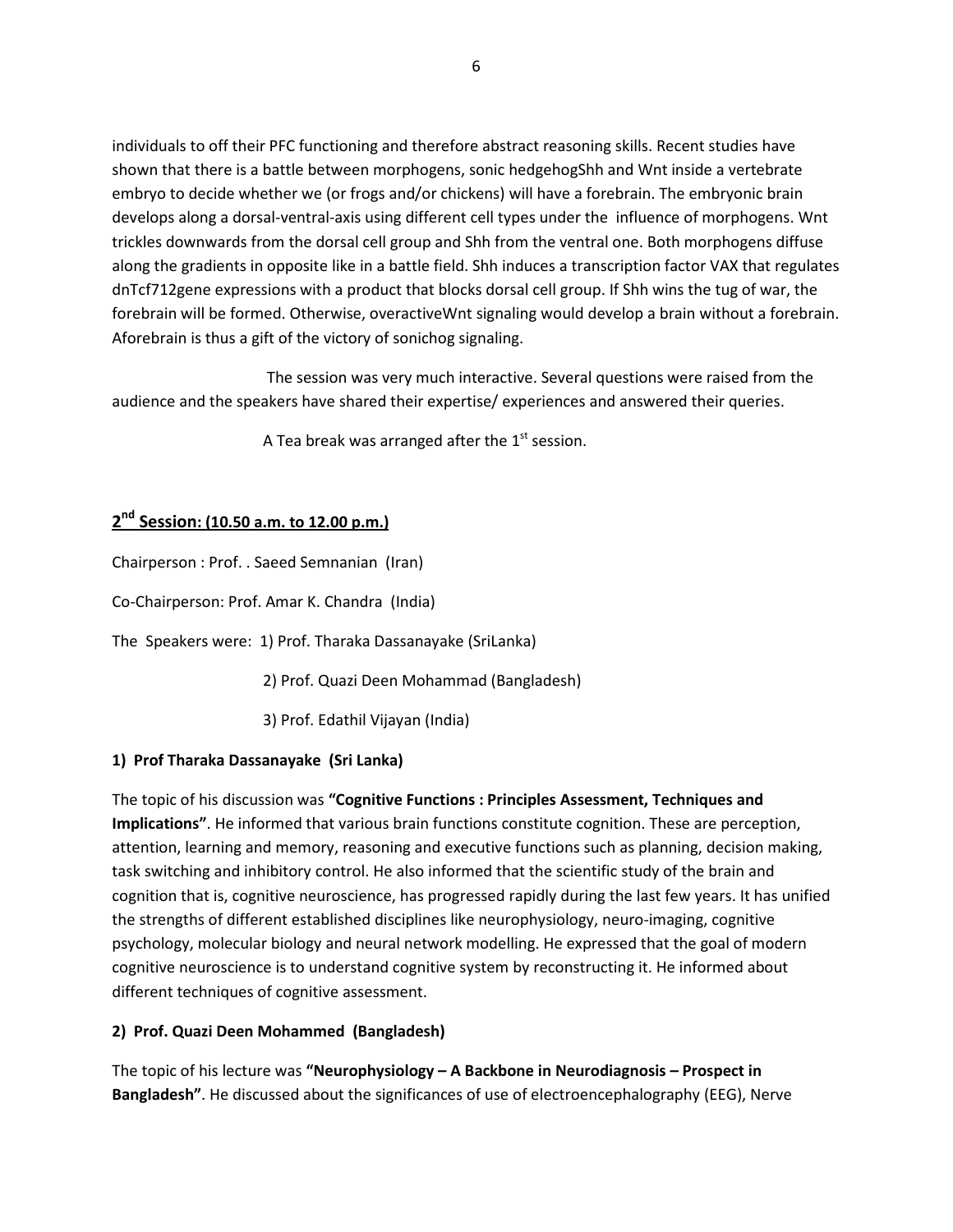Conduction Study (NCS), Electromyography (EMG) etc. in the neurophysiological investigations and in the diagnosis of neurological disorders. He informed that in Bangladesh EEG has been mostly applied in Epilepsy (about 90%) above where the diagnostic sensitivity is about 62.7%. NCS and EMG have been used to diagnose commonly in peripheral neuropalsy, carpal tunnel syndrome, muscle and myoneuronal junctional disorder. Besides these, single fiber EMG, Repetitive Nerve Stimulation test, evoked potentials, Polysomnography are also very useful in the diagnosis of neuromuscular junctional disorders and sleep disorders. He expressed that neurophysiology is now an integral part of clinical neurology. It also helps in the neurodiagnosis.

### **3) Prof Edathil Vijayan (India)**

The topic of his discussion was **" Current Trends in Teaching and Research in Neurosciences, Neuroendocrinology and Behaviour".** He informed about the exciting discovery of various pepticle hormones within the brain and other nervous tissues. He informed that within the nervous system, peptide hormones function as neuro transmitters or neuromodulators or both depending on their functional demand. He expressed that one of the most exciting recent findings in neuroscience is that immune system and neuro-eadocrine system communicate through a common signal molecule nitric oxide (NO).

He summarized the current knowledge of the brain peptides/hormones, nitric oxide as neurotransmitters, neuro-modulators or signal molecules. He also informed about some of the techniques used in neuroscience and behavioural teaching and research at the post graduate level, specially in the developing countries.

 It was a brainstorming, interactive session. Several questions were raised from the audience after the delivery of the lectures by Prof. H.R. Ahmed, Prof. Jafri Abdulla, Prof. Vajira Weerasinghe.

# **3 rd Session: (12.05 p.m. to 12.55 p.m.)**

Chairperson : Prof. . Vajira Weerasinghe (Sri Lanka)

Co-Chairperson: Prof. Ali M. Soomro ( Pakistan)

The Speakers: a) Prof. Ramesh Rajan (Australia)

b) Prof. Jafri M. Abdulla ( Malayasia)

## **1) Prof Ramesh Ranjan (Australia)**

The topic of his lecture was **"The use of Multi-Media E Folios in the teaching of Neuroscience"**. He informed that they have been exploring the use of electronic Folios (E-Folios) integrating high quality text and images with videos (self-generated and You Tube), and quizzes in an introductory neuroscience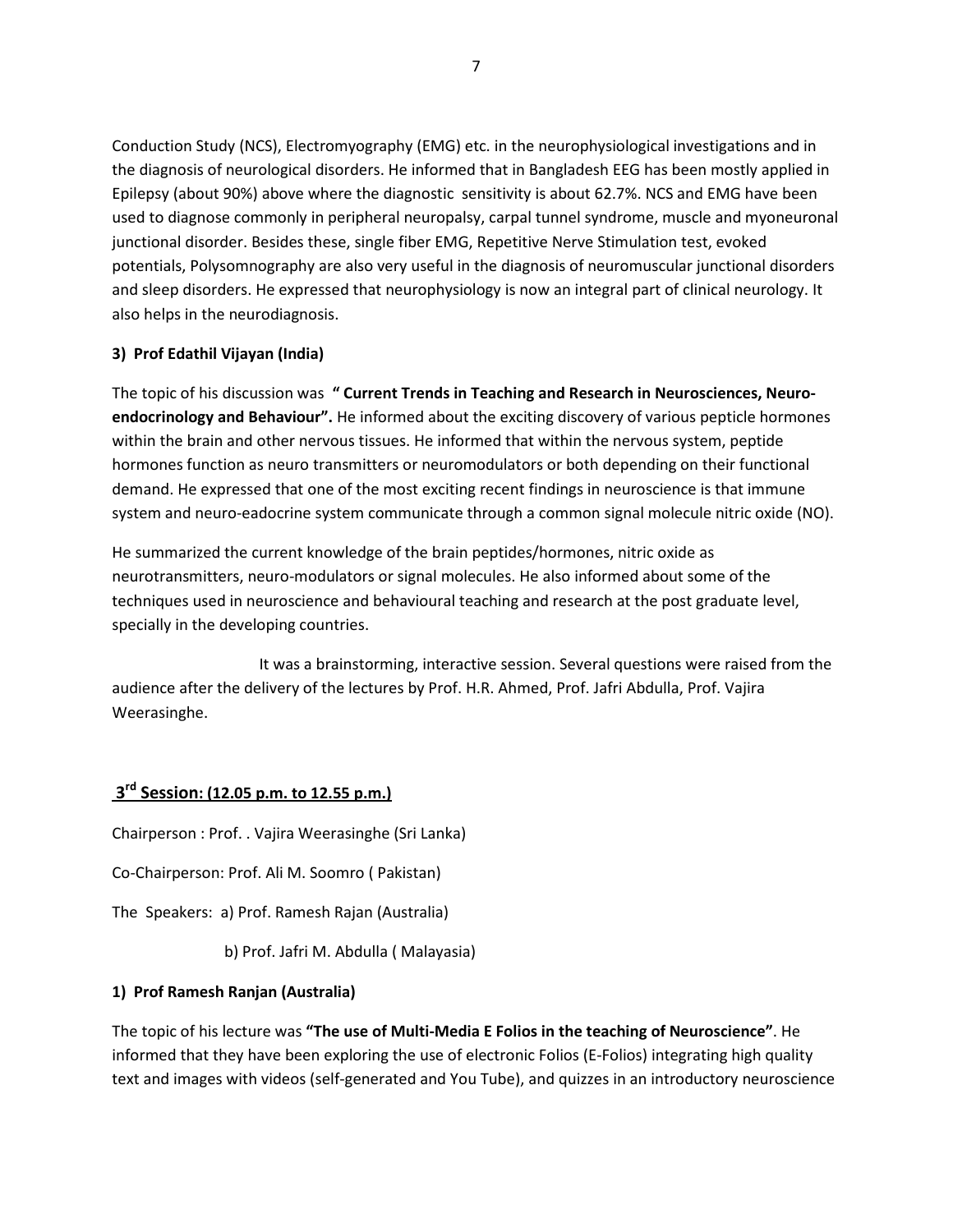unit. The specific unit selected for this is a well-resourced unit with extensive online provision (through University Learning Management Systems) of :

i) detailed lecture notes

- ii) a vast repertoire of Formative assessment materials.
- iii) A large library of multimedia support materials
- iv) Online problem class quizzes (analytic and numerical problem solving exercises)
- v) a very well-used and interactive Discussion board.

 Integrated e-Folios were generated for delivery of lecture content, for preparing students for laboratory classes. It has been observed that student response to the e-Folios lecture content delivery was very positive.

#### **2) Prof Jafri Malin Abdullah (Malayasia)**

The topic of his lecture was **" Promoting Neuroscience through Integration ".** 

 He informed that clinicians hardly collaborate with their basic and applied counterparts in most of Asia except in Singapore, Malayasia and Thailand. The whole process has changed from "Silo" based Science to trans-disciplinary and translational science. Here collaboration between different scientists has started.

He informed that South-East Asian Sciences and its output is growing fast. He suggested that it must grow in an integrated manner so that it becomes meaningful.

 The session was extremely interactive. Several questions were raised from the audience and comments and suggestions from Prof. H R Ahmed and Dr. Sheilla K. Pinjani from Pakistan and others made the session vibrant. A lunch break and prayer were arranged after this session.

# **4 th Session: (2.25 p.m. to 5.10 p.m.)**

It was the Demonstration session. This was a parallel session and lasted for 3 hours. The participants were divided into two groups according to two topics.

The topics were as follows:

#### **A. Demonstration on Multiple Nerve Location and Block on Cadavar.**

```
 Venue : Shaheed Dr. Millon Hall (Main)
```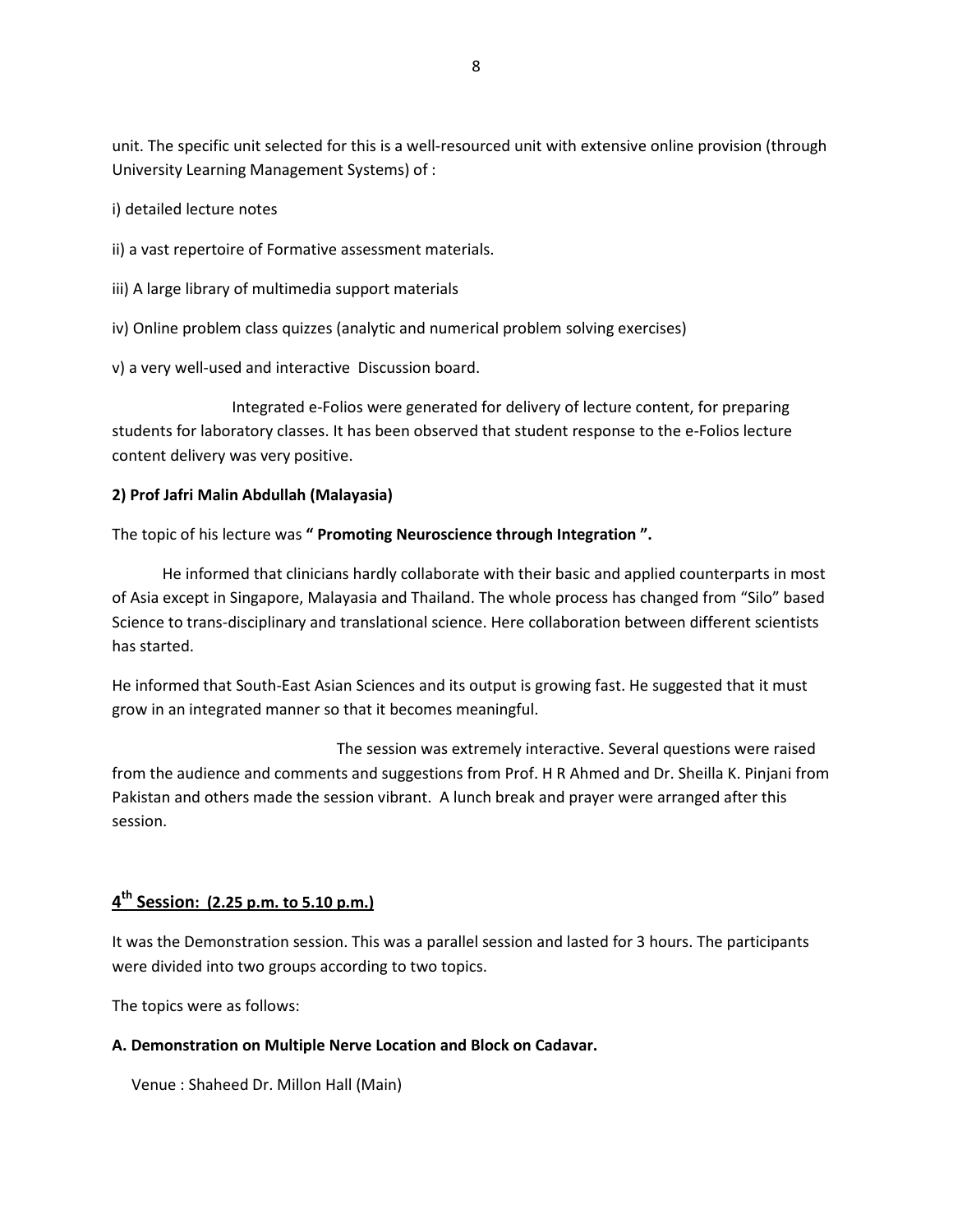Demonstrators : Prof. A K M Akhtaruzzaman, A K M Faizul Hoque and Dilip Kr. Bhowmik (Bangladesh)

Moderator : Dr. Taskina Ali (Bangladesh)

No. of Participants :15

## **Topic: Cadaveric Nerve Dissection and Location, Relation to Neurophysiology**

 In this workshop, brachial plexus and its branches were presented to the participants in a predissected cadaver.

 The demonstrators explained the important role of individual nerve and plexus block in the study of neurophysiology, anesthesia, pain medicine and surgery.

## **B. Demonstration on Electrophysiology (EEG, EMG, NCS, ERG, AEP)**

 Venue : Milton Hall Demonstrator : Dr. Selina Husna Banu (Bangladesh)

Moderator : Prof. Shamin AK Chowdhury (Bangladesh)

No. of Participants :15

## **Topic: Clinical Neurophysiology**

In this workshop demonstrators have shown with video-clips the use of neurophysiological evaluation in clinical practice. It has been expressed that great caution should be taken to avoid misinterpretation of evolving brain functions; technical- biological, non-biological artifacts and unknown physiological neuronal activities.

# **C) WORKSHOP SUMMARY (DAY 2, Dec 6, 2014) 2pm – 4pm**

The workshop of Day 2 (Dec 6,2014) had two sessions.

## **1 st Session:**

Chairperson: Prof. Arif Siddiqui (Pakistan)

Co-Chairperson: Dr. Rita Khadka (Nepal)

Speakers : a. Prof. Vajira Weerasinghe (Srilanka)

b. Prof. Robert G. Carroll (U.S.A.)

## **1) Prof Vajira Weerasinghe (Sri Lanka)**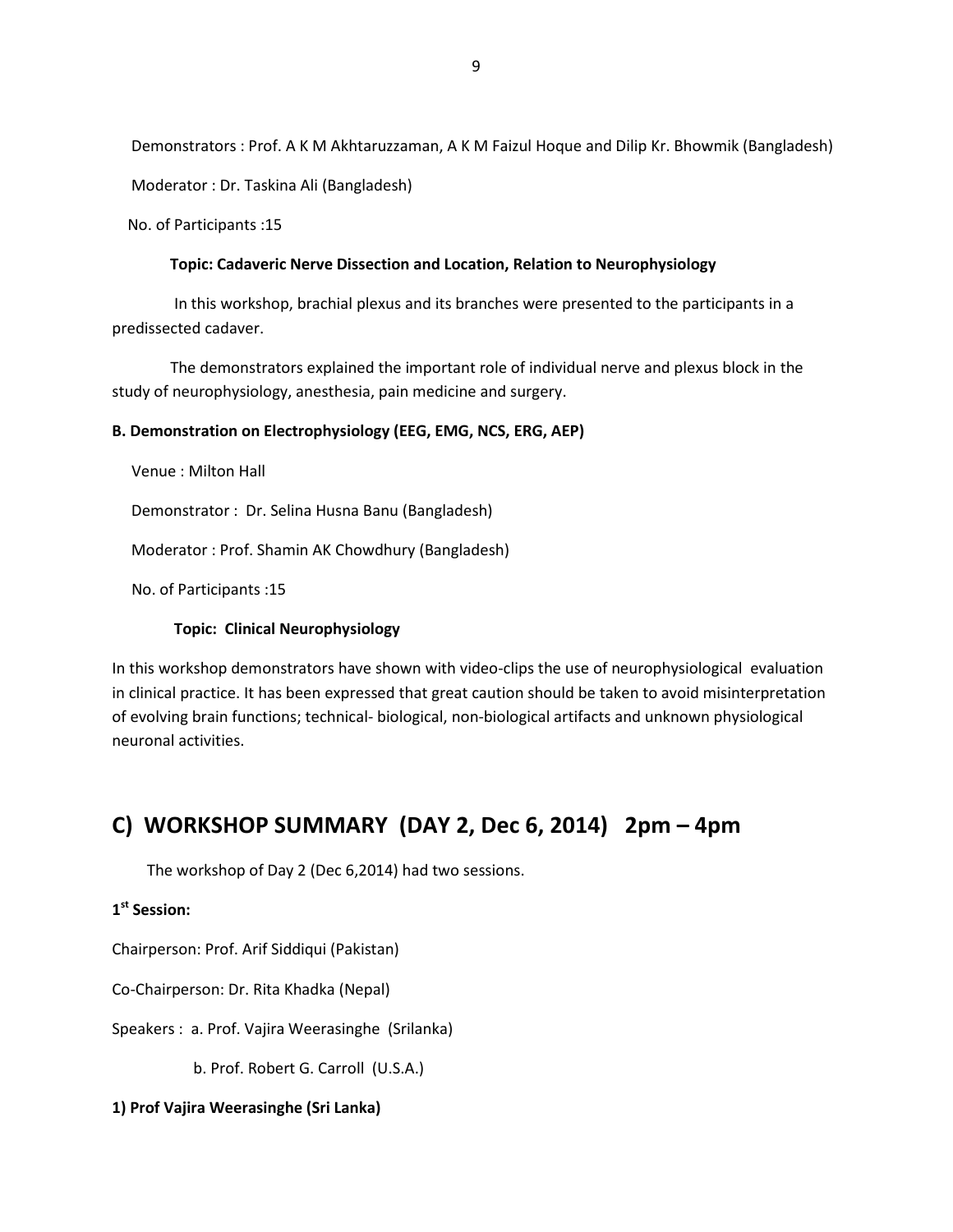The topic of his discussion was **" Teaching Neuroscience using vertically and Horizontally integrated approach".** 

He discussed about the system-based, integrated module-based model of the undergraduate medical curriculum followed for the last 10 years at Faculty of Medicine, University of Peradeniya, Sri Lanka. Neuroscience is taught in the form of an integrated module. Horizontal integration has been there from the different disciplines in the said integrated module entitled " Nervous control and behaviour ". There is contribution from the Departments of Physiology, Anatomy and Biochemistry. Behaviour section of the module is conducted by the Dept. of Psychiatry. Most of the teaching-learning activities are in the form of lectures, small group discussions, practicals, assignments and seminars.

 For improvement of the vertical integration of the module, problem-based type of tutorials called "Clinical Cases of Relevance" (CCR) have been introduced. Another approach to improve vertical integration is through a seminar on "Applied Physiology of Pain involving Dept. of Physiology, Anaesthesiology and Psychiatry". He suggested that neuroscience taught through this approach will promote the subject in a horizontally and vertically manner in the medical undergraduate curriculum.

### **2) Prof. Robert G. Carroll (USA)**

The topic of his lecture was **" Assessment tool for Neuroscience"**.

He discussed about the competency framework adopted in most medical schools in USA. This framework has been adopted in order to better align under-graduate medical education with the knowledge, skills and attitudes needed to practice. Implementation of this approach means that disciplines like Neuroscience must match their teaching and assessment with the broader institutional curriculum. He informed that the pre-clinical Neuroscience block/course in the USA consists of lectures, small group discussions, laboratories and also acquiring clinical skills needed for a neurological examination. Each of these components contributes to one or more of the institutional competencies. So those must be assumed. Assessment of knowledge uses the familiar tools of multiple choice, essay type questions, oral and practical examinations. He also informed that assessment of interpersonal and communication skills requires direct observation with peers and instructors. Practice based Learning and Improvement Assessment require observation of a student's ability to change behavior following formative feedback. For Courses incorporating clinical skills training, direct observation of those skills allows assessment of Patient Care competencies. The other two competencies- Ethics and Medical professionalism and System-Based Practice are best addressed on other aspects of the under –graduate medical curriculum.

 Questions were raised and comments/suggestions were expressed by the following from the audience:

- 1. Prof. H.R. Ahmed (Pakistan)
- 2. Prof. Jatri M Abdullah (Malayasia)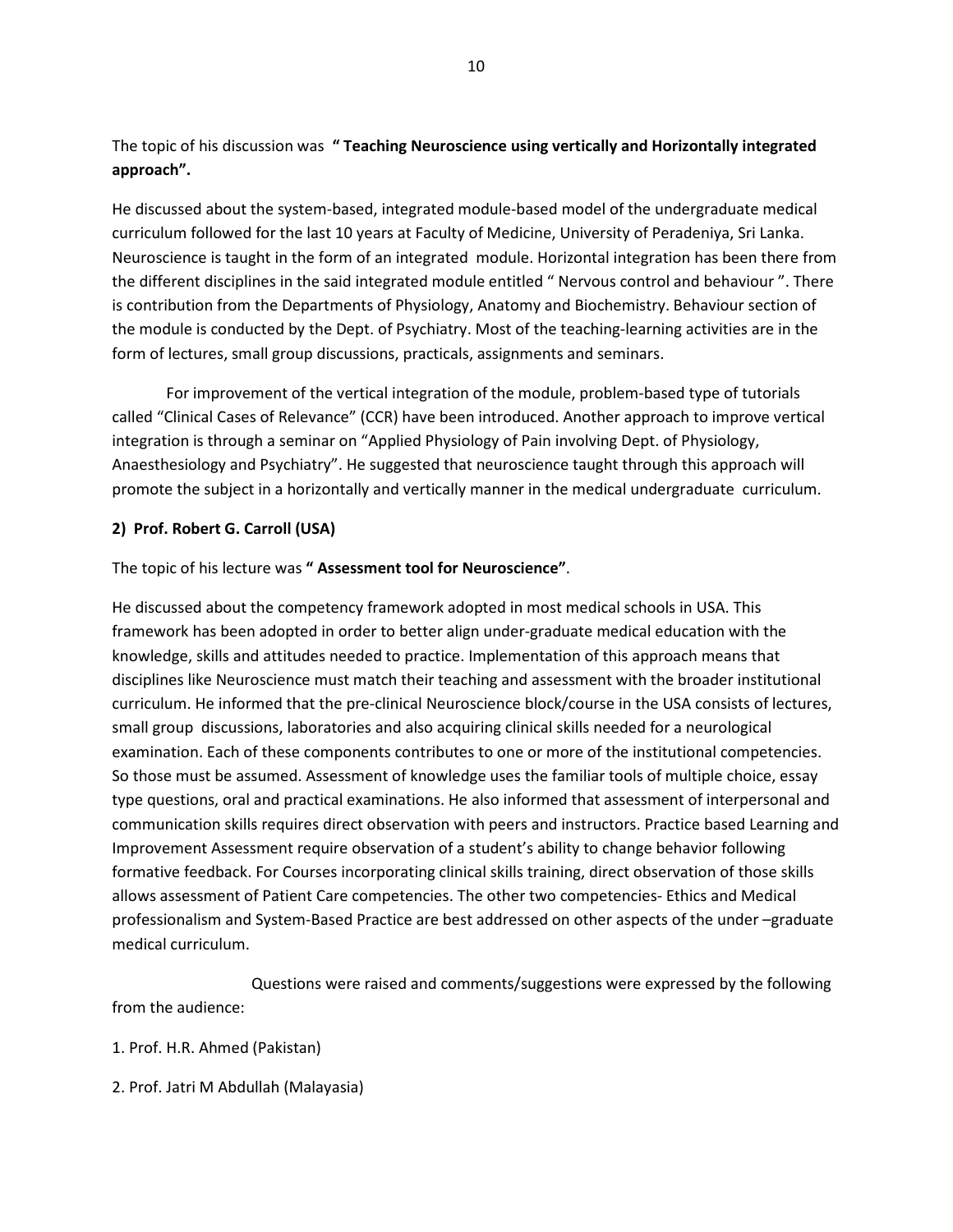- 3. Prof. Vajira Weerasinghe (Sri Lanka)
- 4. Prof. Hossain Reja (Bangladesh)

Prof. Robert Carroll also expressed his views and comments

Comments from the audience from Bangladesh and other countries like Pakistan, India, Nepal, Sri Lanka made this session a vibrant and interactive session.

## **2 nd Session**

#### **Concluding Session:**

- After the 1<sup>st</sup> session of of Day 2 (Dec 6,2014) in the concluding session the Workshop Evaluation was delivered by **Dr. Sheilla K. Pinjani (Pakistan)**
- Workshop Summary and Recommendations were then placed by **Dr. Shyamal Roy Choudhury (India)**

The workshop then ended with the vote of chances to the chair.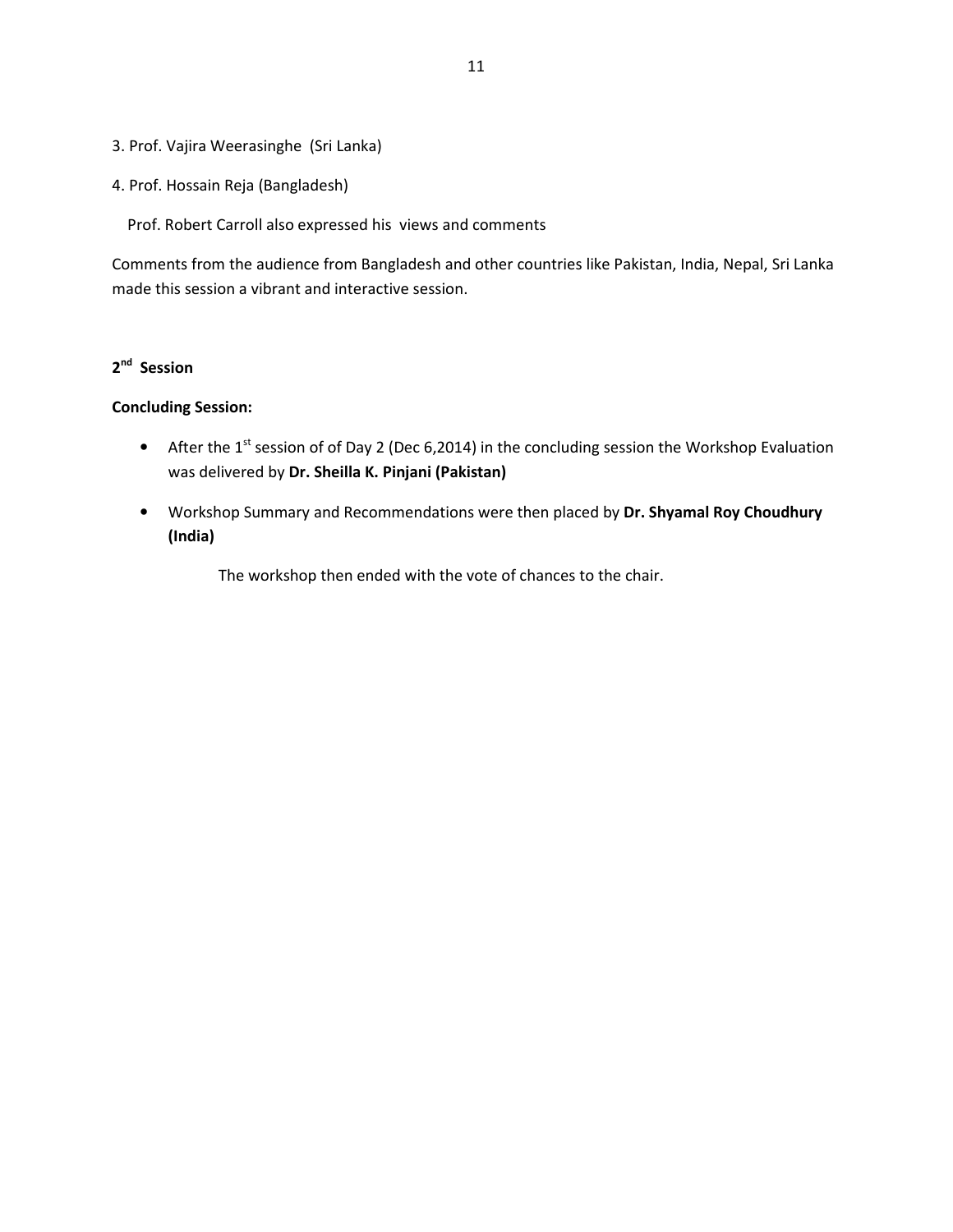# **RECOMMENDATIONS**

# **of the PRE-CONFERENCE WORKSHOP of the 4th Biennial Conference of South Asian Association of Physiologists (SAAP) along with**

# **3 rd National Convention of Bangladesh Society of Physiologists (BSP)**

Held at **Shaheed Dr. Millon Hall**, **Bangabandhu Sheikh Mujib Medical University (BSMMU)**, **Dhaka**

Held during **5-6 December 2014** 

### **Theme : Promotion of Neuroscience Through Integrated Approach**

#### **Recommendations:**

1. The Workshop recognizes the urgent need for promotion of neuroscience in different Universities, Medical organizations, Research organization/ institutes in South Asia and identifies the present situation in this field in the countries of South Asia and also urges upon the concerned authorities such as Union/State govt/UGC and others to provide **proper financial support** to the above noted organizations for **developing infrastructural facilities, resource development, falling under their purview**.

2. The workshop recognizes the problems being faced by the neuroscience professionals in the promotion of neuroscience teaching and recommends the organization of neuroscience courses for UG and PG in different Universities/ Medical schools /Research organizations/institutes.

3. The workshop urges upon the authorities of the Universities and different Research Organizations to take early steps in the direction so that their students direction be more benifitted to meet the challenging paradigms of the neuroscience organizations of different countries of South Asia.

 The workshop strongly recommends that for this purpose, proper plans and programmes, revised curriculum for UG / PG be prepared by professional associations / neuroscience societies/ concerned authorities of each country and the faculty of each country be properly oriented in this direction.

4. The workshop recognizes the need for increasing the number of personnels with expertise in neuroscience, encouraging short term sabbaticals, providing guest lectures, seminars, workshop with hands-on training in the different countries of South Asia.

 The workshop urges upon the authorities of different Universities/ Medical schools /Research Organizations/Institutes to organize short-term sabbaticals, seminars, workshops, with handson-training for young physiologists, training for faculty members, researchers in neuroscience on different areas of neuroscience.